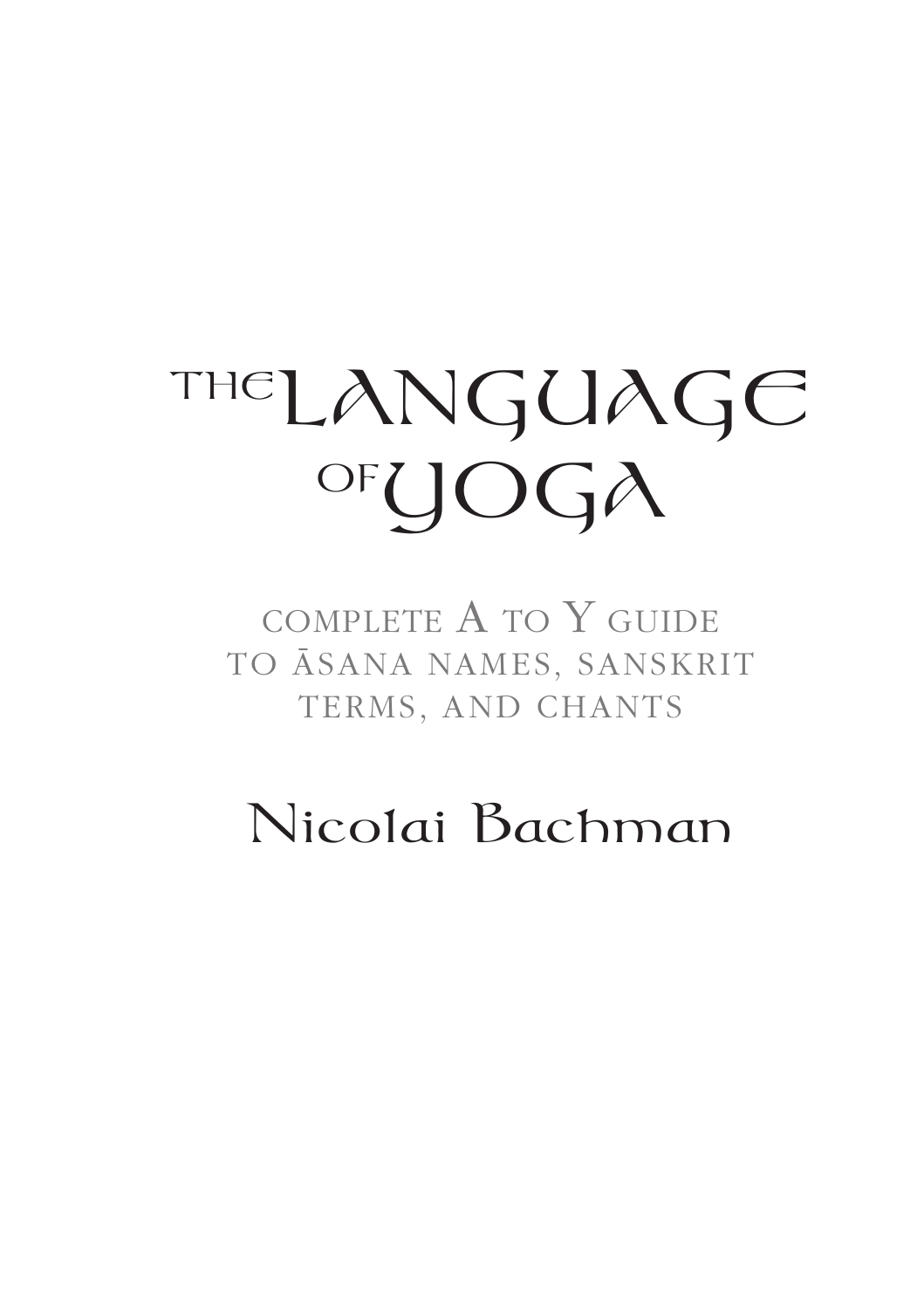### *Thank You*

David Frawley Tias and Sârya Little Jeff Martens Tim Miller Darlene Tate

and especially my wife, Margo, for her ever-present support and love.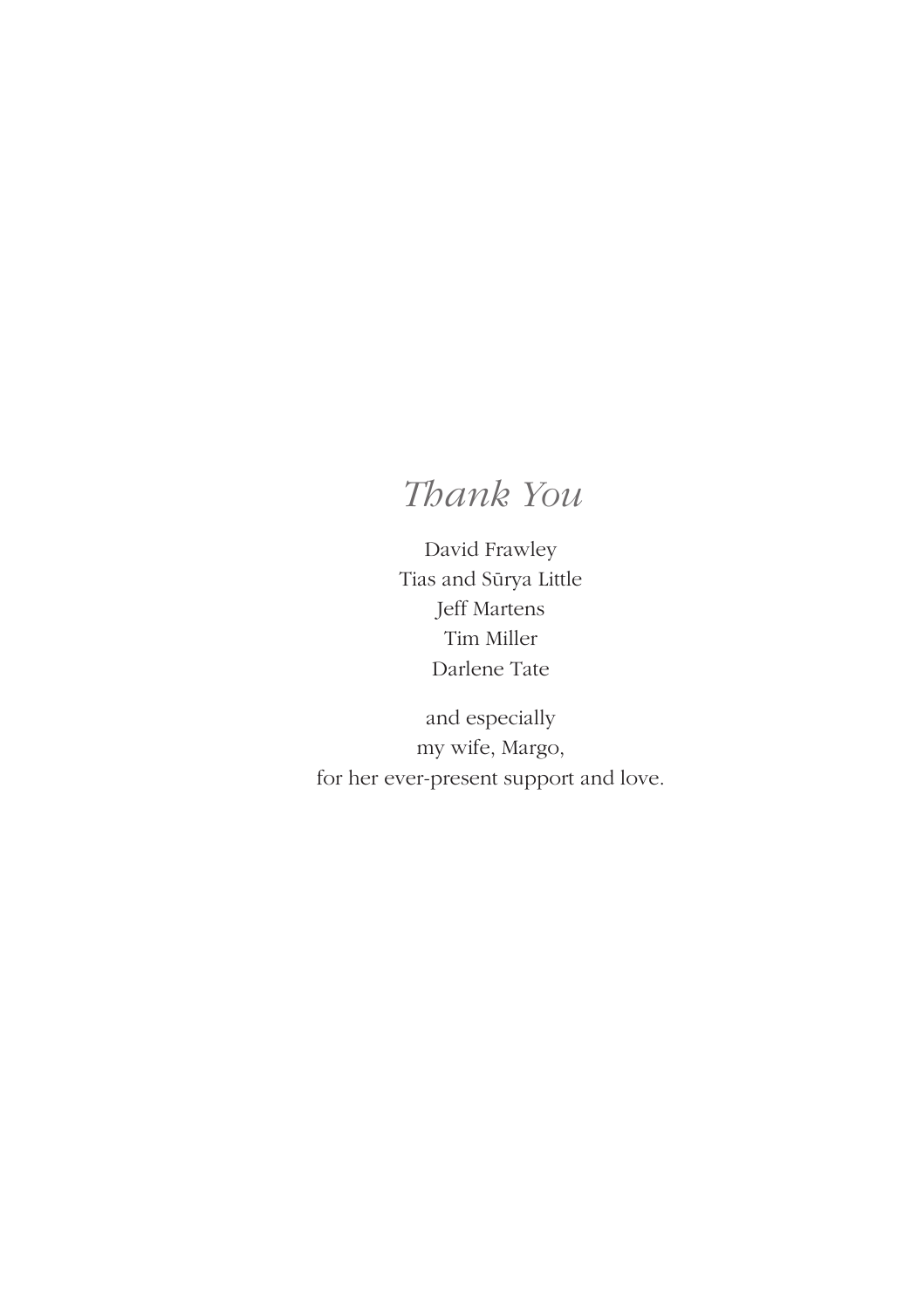# TABLE OF CONTENTS

|                      | <b>TRACK</b> | <b>PAGE</b> |
|----------------------|--------------|-------------|
|                      |              |             |
| THE LANGUAGE OF YOGA |              |             |
|                      |              |             |
|                      |              |             |
|                      |              |             |
|                      |              |             |
|                      |              |             |
|                      |              |             |
|                      |              |             |
|                      |              |             |
|                      |              |             |
|                      |              |             |
|                      |              |             |
|                      |              |             |
|                      |              |             |
|                      |              |             |
|                      |              |             |
|                      |              |             |
|                      |              |             |
|                      |              |             |
|                      |              |             |
|                      |              |             |
|                      |              |             |
|                      |              |             |
|                      |              |             |
|                      |              |             |
|                      |              |             |
|                      |              |             |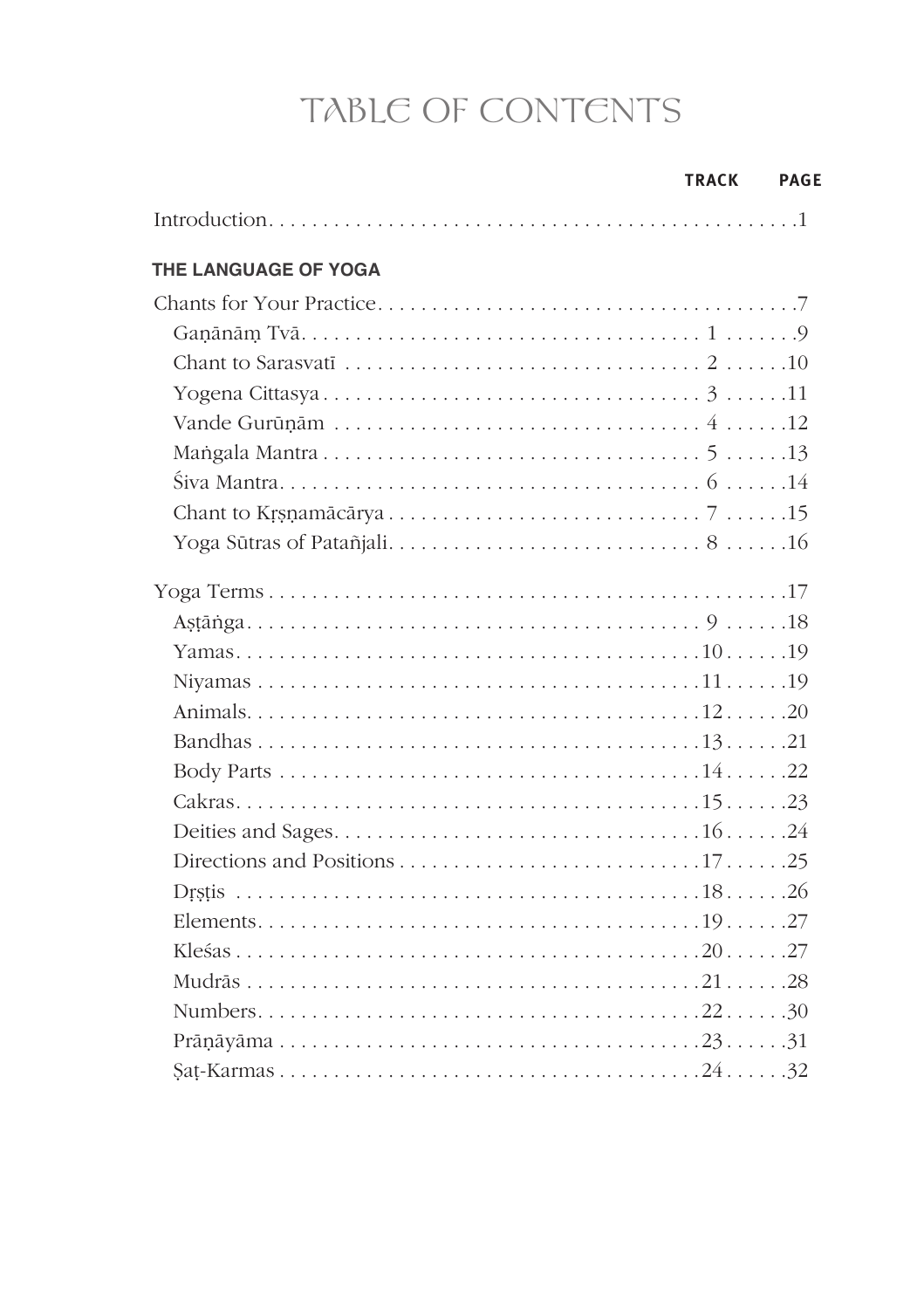## TABLE OF CONTENTS

|                                               | <b>TRACK</b><br><b>PAGE</b>                          |
|-----------------------------------------------|------------------------------------------------------|
|                                               |                                                      |
|                                               |                                                      |
|                                               |                                                      |
|                                               |                                                      |
|                                               |                                                      |
| <b>ĀSANA NAMES</b>                            |                                                      |
|                                               |                                                      |
|                                               |                                                      |
|                                               |                                                      |
|                                               |                                                      |
|                                               |                                                      |
|                                               |                                                      |
|                                               |                                                      |
|                                               |                                                      |
|                                               |                                                      |
|                                               |                                                      |
|                                               |                                                      |
|                                               |                                                      |
|                                               |                                                      |
|                                               |                                                      |
| TRACK PAGE                                    | <b>TRACK</b><br><b>PAGE</b>                          |
|                                               | M 48 90                                              |
| B. 39 72                                      | N. 49 92                                             |
| $C_{1}, \ldots, C_{n}$                        |                                                      |
| D. 41 77                                      | R. 51 100                                            |
| E 42  79                                      |                                                      |
| G. 43 82                                      | $T \ldots \ldots \ldots \ldots \ldots 53 \ldots 107$ |
|                                               | U. 54 109                                            |
| $J \dots \dots \dots \dots \dots 45 \dots 85$ | $V_{1}, \ldots, V_{n}, \ldots, V_{n}$ 55  113        |
| K. 46 86                                      | $Y_{1}, \ldots, Y_{n}, \ldots, Y_{n}$ 56  116        |
| L 47  89                                      |                                                      |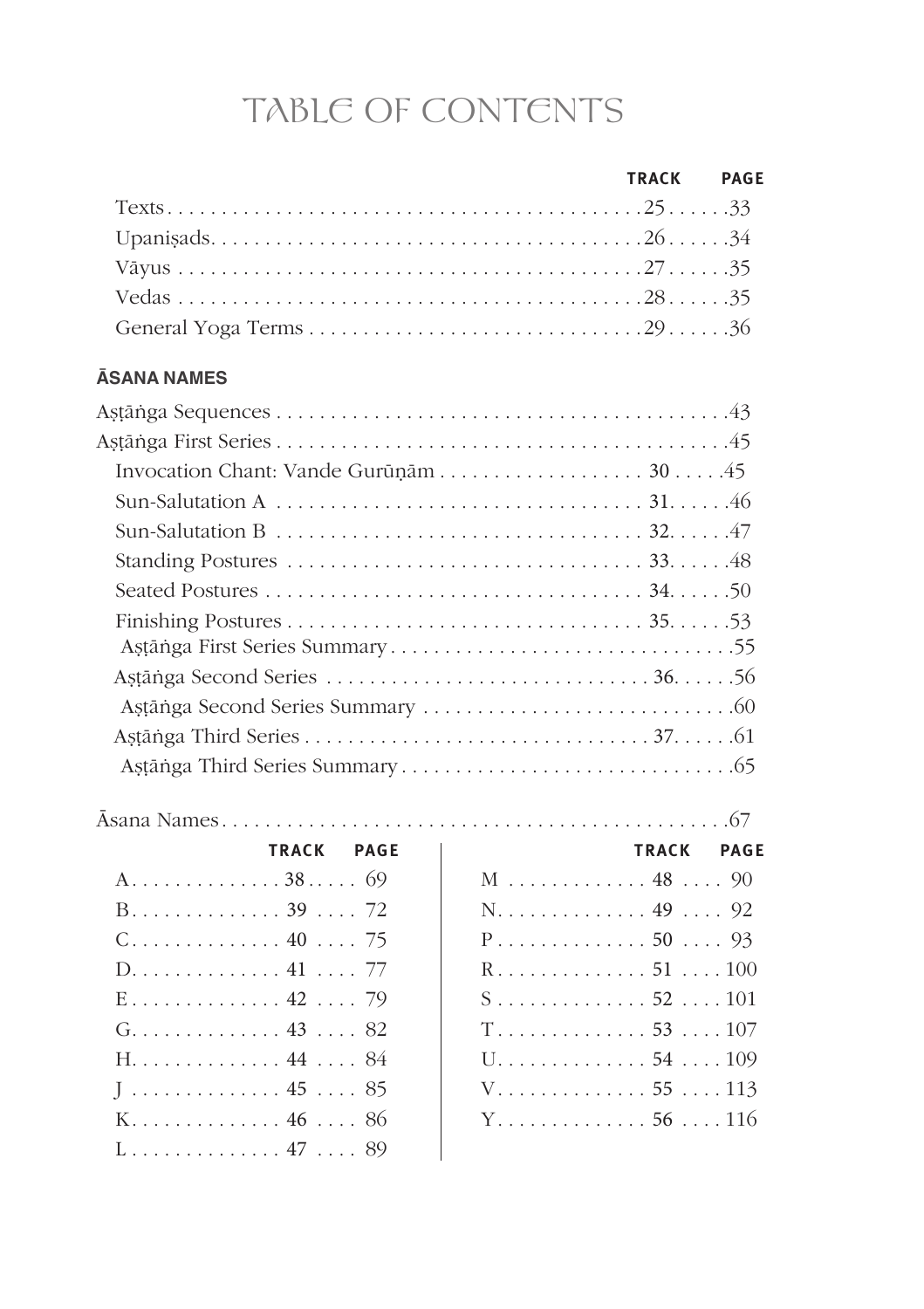### TABLE OF CONTENTS

#### **TRACK PAGE**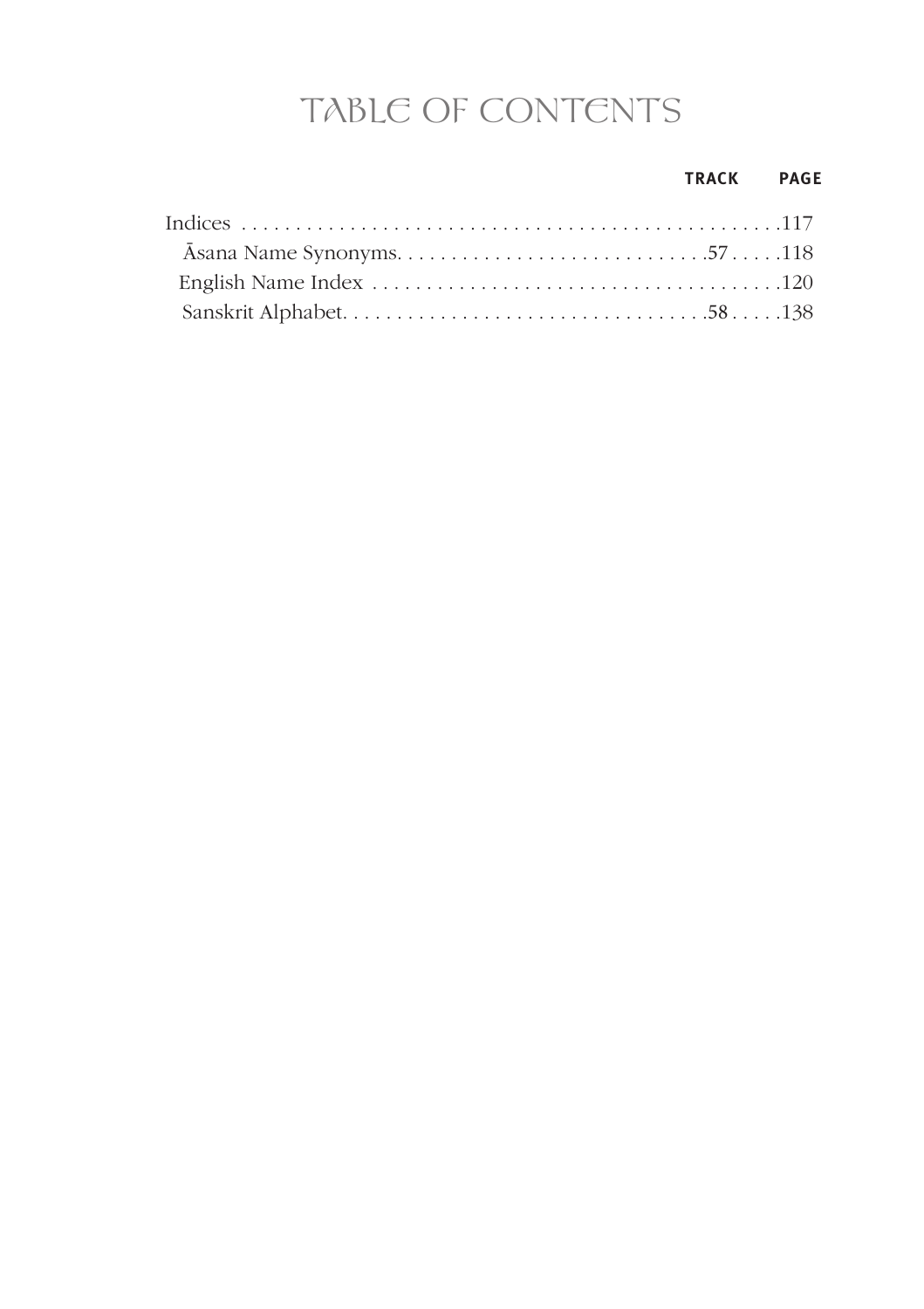To access the audio files that accompany this book, visit SoundsTrue.com/store/TheLanguageofYoga and choose to either download the tracks to your computer or stream them on your reading device.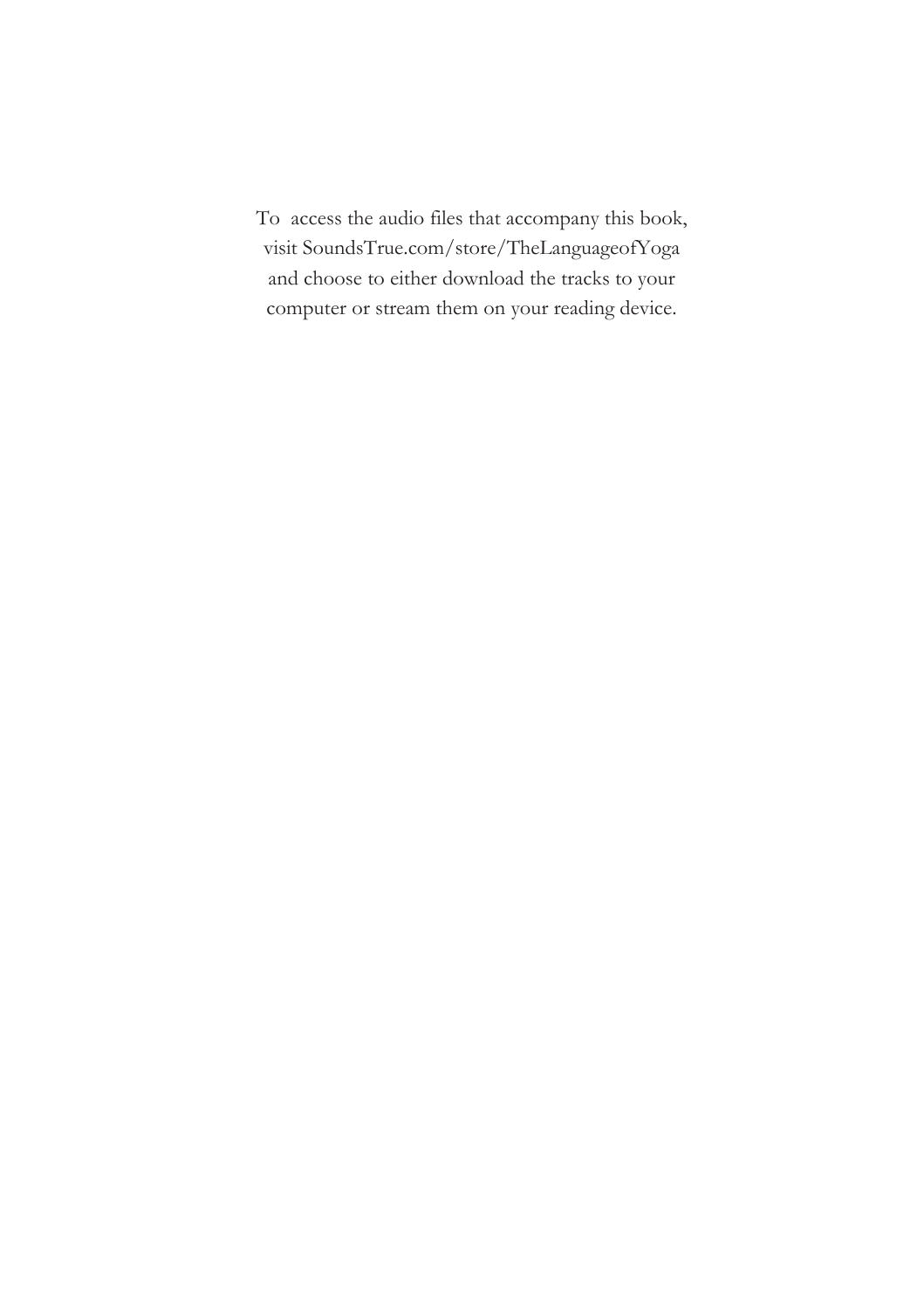# INTRODUCTION

Knowing how to properly pronounce Sanskrit is a crucial skill for serious students and teachers of yoga.

This sacred language originated from oral traditions developed to communicate the spiritual insights of ancient sages. Because Sanskrit is the language of yoga, understanding key Sanskrit terminology and its pronunciation can deepen a practitioner's knowledge of the yogic path. It can also provide a more complete understanding of the meaning and purpose of yoga *Åsanas*, or postures—an understanding that is lost when these asanas are known only by their English names.

Sanskrit is said to have been divinely revealed to meditating sages thousands of years ago. One story tells of Siva beating his *damaru* drum fourteen times and creating the Sanskrit alphabet. These fourteen "Mahesvara Sūtras" form the beginning of the text defining Sanskrit grammar. The alphabet is perfectly designed for the human vocal apparatus, and the sound of each word represents the subtle energy of its meaning. Because each syllable is either one or two beats, pronouncing correctly allows one to feel the natural rhythm of the language and imbibe the true essence of the word. Sanskrit is called *Devavāni* or "language of the Gods" because it is said that the Gods understand and communicate in Sanskrit. Thus, sacred ceremonies like births, weddings, deaths, and religious rituals all involve Sanskrit chanting. The sound of the Vedic hymns is their life, preserved by thousands of generations through chanting.

Because Vedic wisdom was passed down orally long before it was written, no one knows when it actually began. The Vedas are the earliest known Sanskrit writings, beginning with the Rg Veda whose written form dates back to at least 1500 BCE. The subsequent three Vedas (Sāma, Yajur,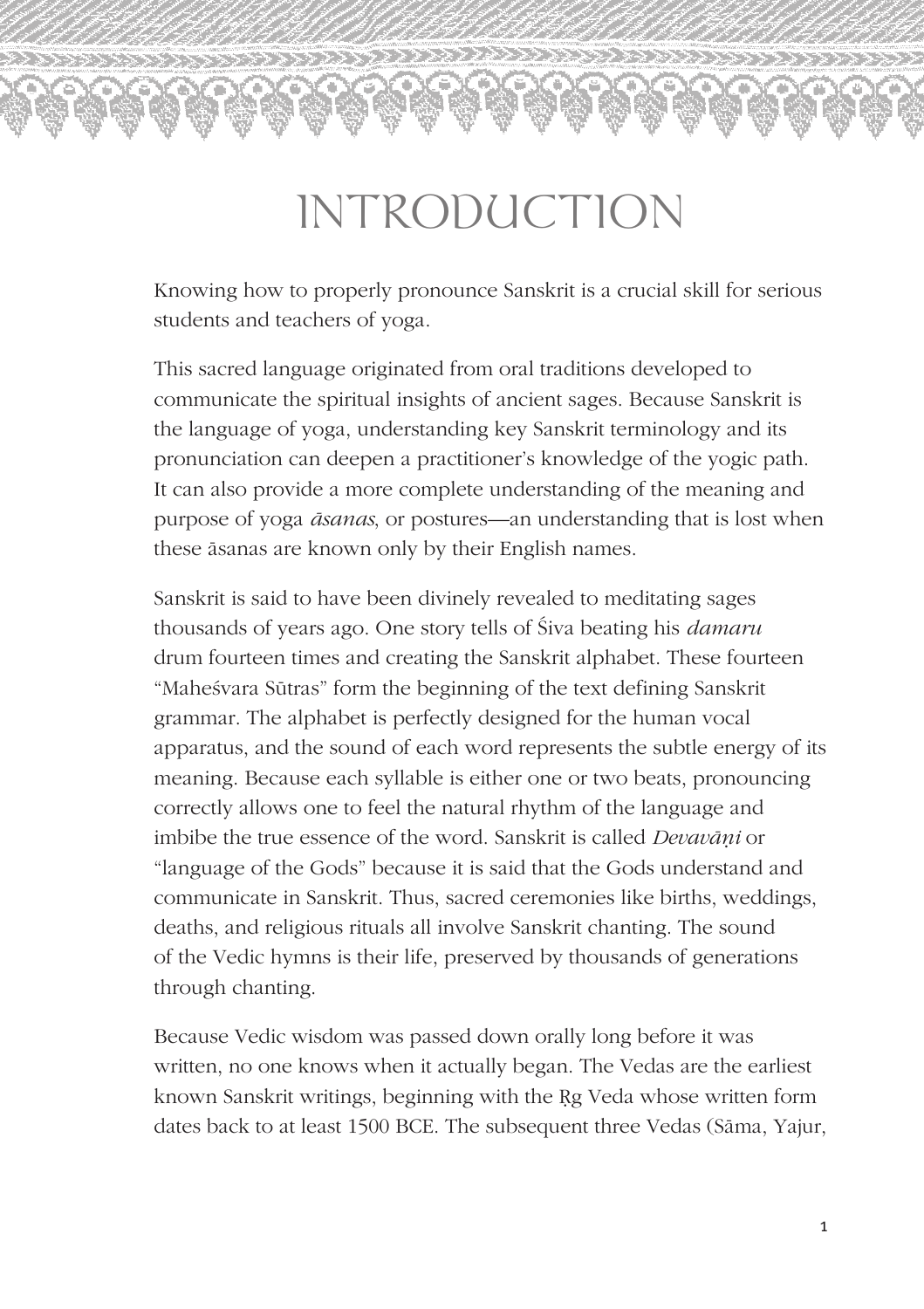and Atharva) are all derived from the Rg Veda. The Upanisads, which form the basis for Vedānta philosophy, are extrapolations and summaries of the Vedas. Taken together, the Vedas and their offspring Upanisads are known as *sruti,* meaning "heard," because they are considered to be of divine origin, originally revealed by enlightened seers.

Yoga, along with *Ayurveda* (Indian medicine), *Jyotişa* (Indian astrology), and countless other branches of Vedic wisdom, was passed down orally and literally using the refined Sanskrit language. *Sâtras,* terse aphorisms packed with information and easy to memorize, were often composed to record ideas in the most efficient way possible. Only with the help of a teacher and/or a commentary could a student learn the depth of their meaning. Verses were also written in rhythmic meters, most commonly four lines of either eight or eleven syllables each. Chanting or singing these verses provides another natural and easy way to remember them by heart.

Yoga in the West is often largely focused on practicing physical postures (asanas). However, asana is in fact only one of eight distinct limbs of yoga (see Astānga). Knowing the posture names in Sanskrit allows teachers and students to unambiguously refer to a posture. Using the English translation as the reference may be confusing because translations can differ—the same posture may have several different English names. In addition, fully comprehending all parts of an āsana name can provide a deeper understanding of its form and function. Noticing how the same word is used in several different posture names will reveal subtle nuances that would otherwise be lost. The Indian process of learning is largely based on viewing an object from a variety of angles, thus seeing it in its complete form.

The purpose of this book is to preserve and encourage the correct sound and spelling of Sanskrit chants and terms related to the science of yoga. This provides a reference for yoga practitioners who wish to perpetuate the vocabulary of yoga in an accurate and respectful way. Seeing terms grouped together in logical arrangements allows one to visualize their relationship to each other.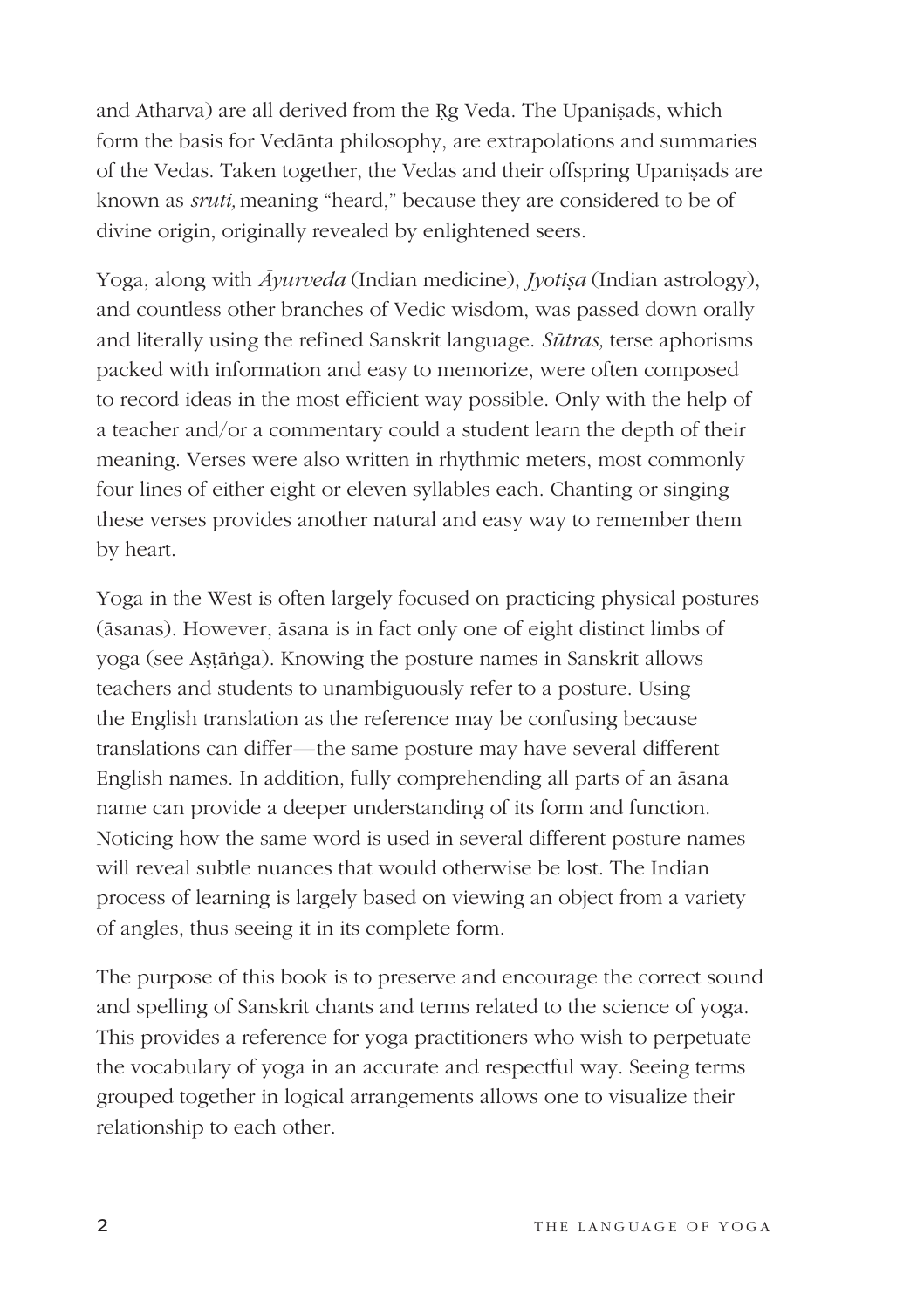We hope your journey on the path of yoga will expand and brighten as you experience the audio and visual energy of this beautiful language.

#### **SANSKRIT PRONUNCIATION NOTES**

*Vowel combining:* In Sanskrit, when two vowels meet they will combine into something else. For example, "paścima uttānāsana" becomes "pa±cimottÅnÅsana" and "mar≠ci Åsana" becomes "mar≠cyÅsana."

*Consonant combining:* In Sanskrit, if the final consonant of one word is not sound-compatible with the initial consonant of the next word, the final consonant may change. For example, "sat mukhī" becomes "sanmukhī," "tiryac mukha" becomes "tiryaṅmukha," and "catur pāda" becomes "catușpāda."

Some Sanskrit sounds are pronounced slightly differently in North and South India. The "v" might sound like a "w" and the " $\sin$ " or "s" may sound like a "sh" or a "s."

There are some differences between Sanskrit and Hindi pronunciation. In Sanskrit, when a word ends with an "a," the "a" is pronounced. In Hindi it is often dropped, even though it is written the same way. For example, the Sanskrit "åsana" sounds like "åsan" in Hindi.

| SANSKRIT                                  | HINDI                                                 |
|-------------------------------------------|-------------------------------------------------------|
| "a" at the end of a word is<br>pronounced | "a" at the end of a word is often not<br>pronounced   |
| "a" at the end of a word is long"         | "ā" at the end of a word is<br>pronounced a short "a" |
| "ph" pronounced as an<br>aspirated "p"    | "ph" pronounced like "f"                              |

#### **EXPL ANATORY NOTE S**

The images at the beginning of each section are the geometrical representations (*yantra*) of each elemental *cakra.* Each yantra conveys the energy that matches the associated cakra. The Sanskrit sound in the center of each yantra is that cakra's primary sound, a single syllable ending in "m."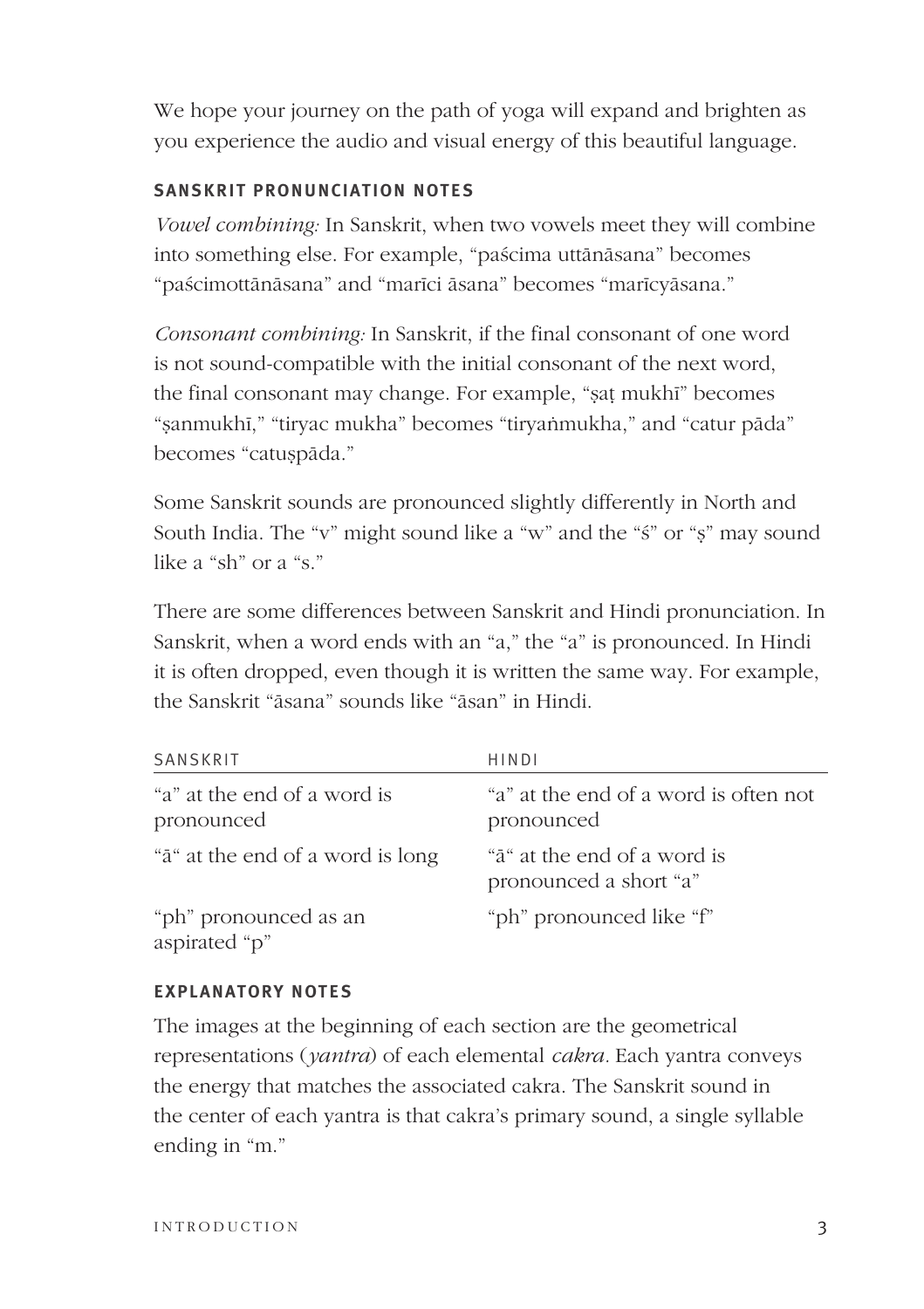| <b>SECTION</b>           | CAKRA<br>LOCATION | <b>ELEMENT</b> | PRIMARY<br>SANSKRIT SOUND |
|--------------------------|-------------------|----------------|---------------------------|
| Chants for Your Practice | throat            | space          | ham                       |
| Yoga Terms               | heart             | air            | yam                       |
| Așțănga Sequences        | navel             | fire           | ram                       |
| Asana Names              | reproductive area | water          | vam                       |
| Indices                  | base of the spine | earth          | lam                       |

If you cannot find the Sanskrit āsana name in the A–Y section, look in the Äsana Name Synonyms index. Use the English Name Index to locate the posture by English name.

The line drawings are intended as a general representation of each posture. Some variations are not shown. Many postures have several different names, and one name may be used for many postures. The names included here are drawn from the classical systems of yoga and the teachings of B.K.S. Iyengar and T.K.V. Desikachar. The first three series of K. Pattabhi Jois' Astānga system are given separately.

Many Sanskrit terms are very complex and difficult to translate into English. Because of this, the suggested meanings are not meant to be definitive. I chose to provide the literal definition for most āsana names. For yoga terms whose common meaning is different than the literal, the literal meaning is shown in quotation marks.

#### **AS. T. A - N · GA SEQUENCE S**

In Sanskrit the consonants are used to count variations of a posture. So ka=a, kha=b, ga=c, gha=d.

Several postures are not specifically named in the series but are done as transitory postures.These are indicated with an asterisk\*.

Many teachers have modified the first series in different ways, usually adding or deleting postures. The first series presented here is based on K. Pattabhi Jois' own writing in Sanskrit. The second and third series are consistent and drawn from the knowledge of senior practitioners.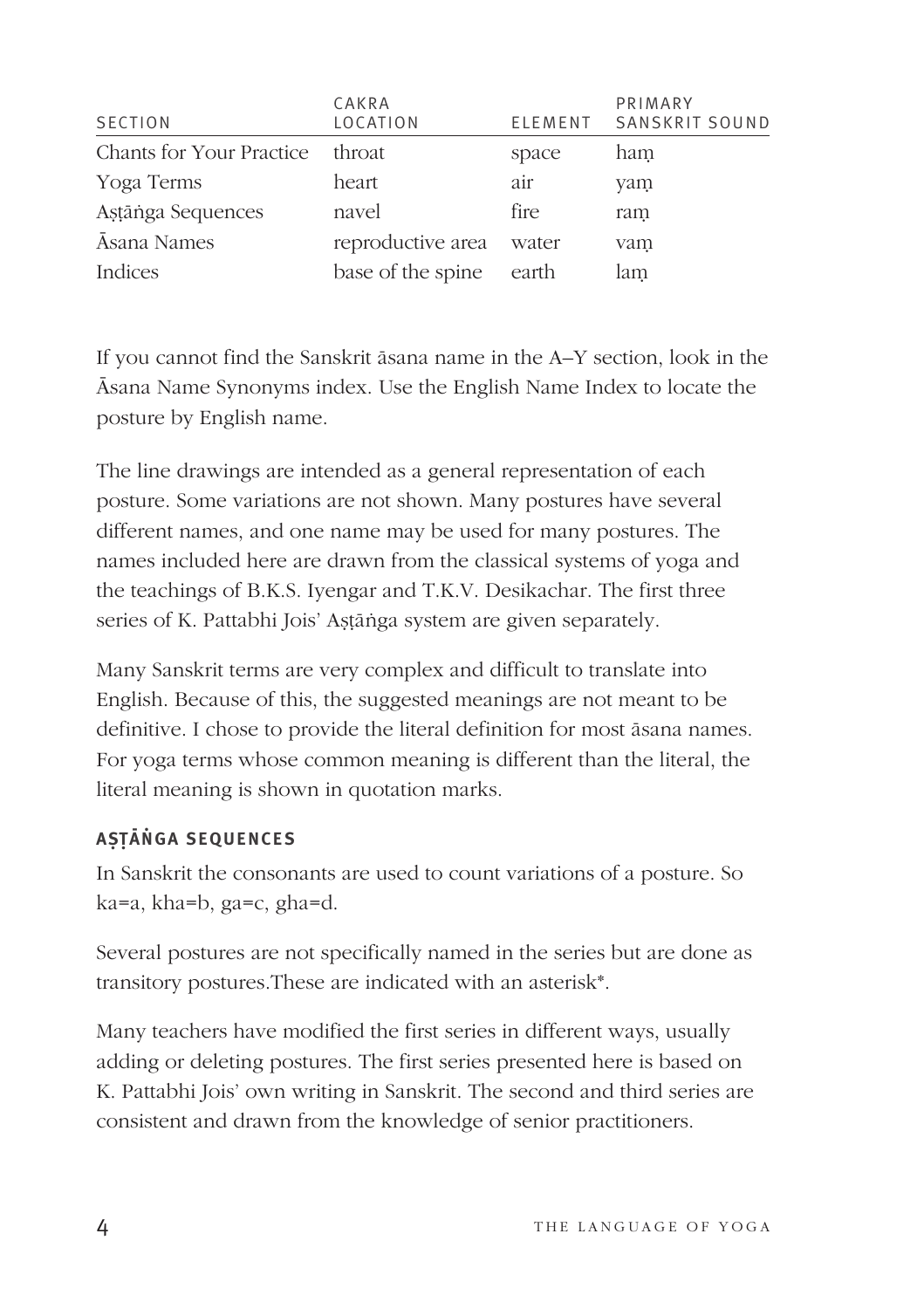The first and last postures (Samasthiti and Utpluti) are pronounced with an "h" on the end by most practitioners. Even though this is inconsistent with the remaining asana names (which are not pronounced with their ending "m"), out of respect for convention it remains that way here.

Many names in the third series are different than in the A–Y section. For example, "paścimottānāsana" in the A–Y section is spelled "paścimatānāsana" in the Astānga section.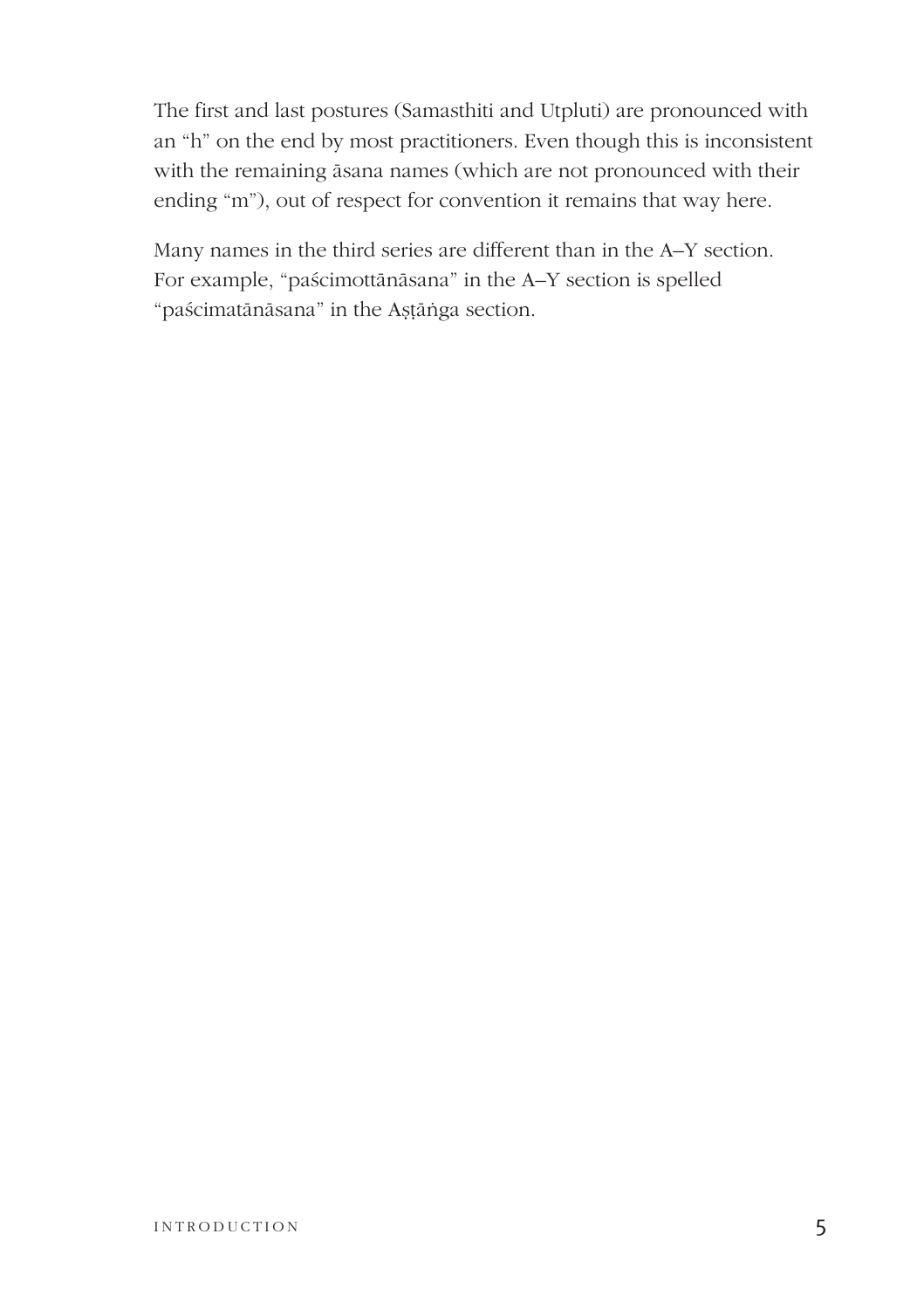# CHANTS FOR **YOUR PRACTICE**

*Seven common chants recited as part of a yoga class*

> *Seven yoga sâtras relating to the definition of yoga and Åsana*

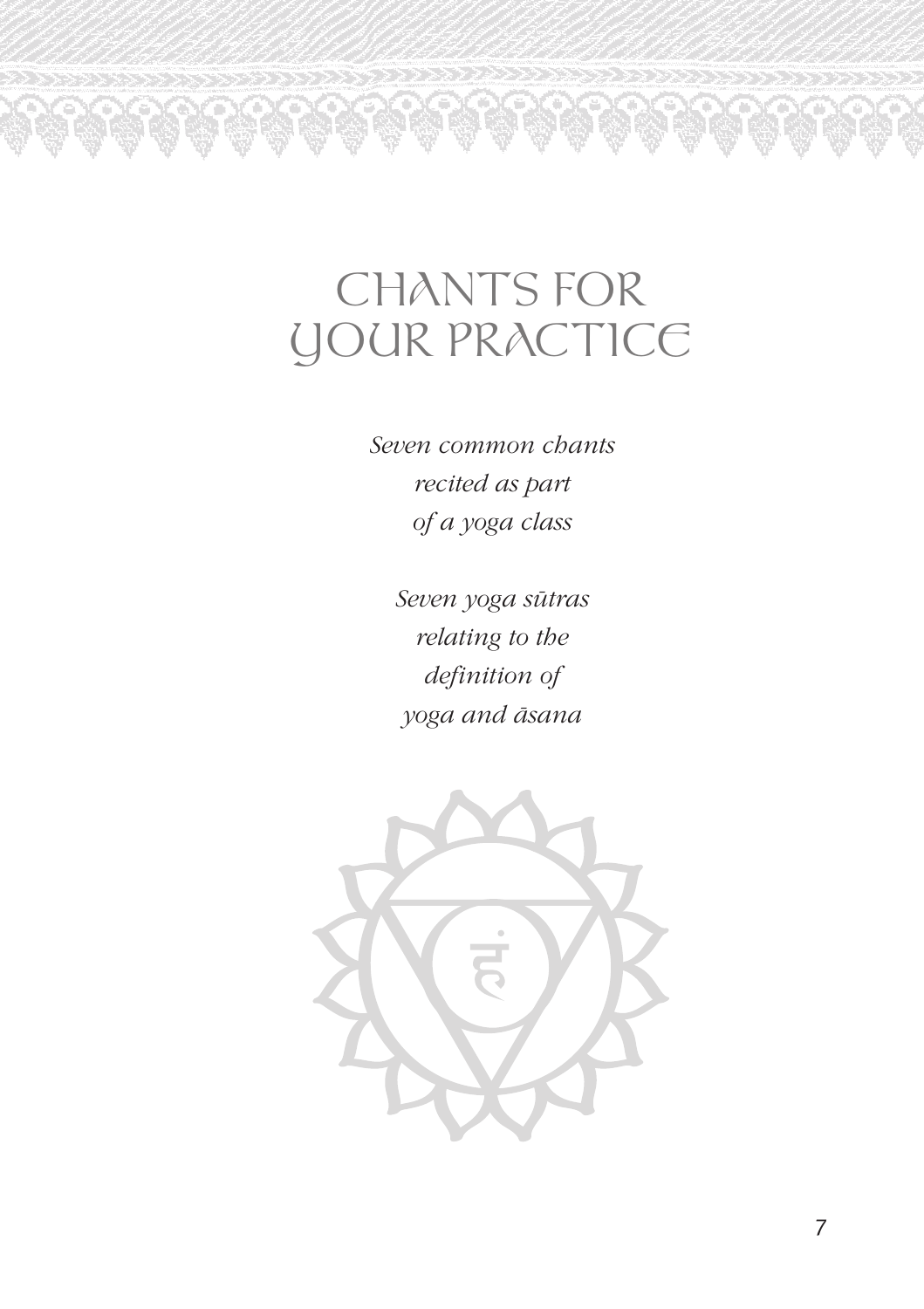Sanskrit is a very rhythmic and musical language that lends itself well to singing and chanting. Each syllable is either short (one beat) or long (two beats). Recording the ancient wisdom in standard meters enabled easy memorization via chanting, and therefore provided a useful means of preserving Vedic wisdom over time. The first chant, to Ganesa, is from the Rg Veda, the oldest Sanskrit text, written over 3500 years ago. You can tell that it is a Vedic chant by the tonal marks above and below the letters. A horizontal line below a syllable indicates a low tone, no mark means a middle tone, and a vertical line above denotes a high tone. If there are two vertical lines above, you use a middle tone for the first beat, then a high tone for the second beat. Follow the written text as you listen to the audio and you will hear the three tones clearly.

The vast majority of Sanskrit verses are written in meter, usually four lines long with each line being a set number of syllables. The most common meters have either eight or eleven syllables in each line. All chants included here except the first two are in eight or eleven syllable meter.

The sound *Om* is thought to be the original sound from which the entire manifest universe began. Om itself is believed to contain all other sounds and therefore all forms of energy. It is very common to begin and end a chant with Om.

Chanting to a deity invokes that deity's energy, and is an auspicious way to begin a practice or endeavor. Traditionally, throughout India, Ganesa is worshipped first, being the remover of obstacles and bestower of goodness and abundance. After a chant to Ganesa, one performs a chant appropriate to a particular activity, whether it be a practice, meditation, new undertaking, etc. All chants should be recited with a respectful and devotional attitude.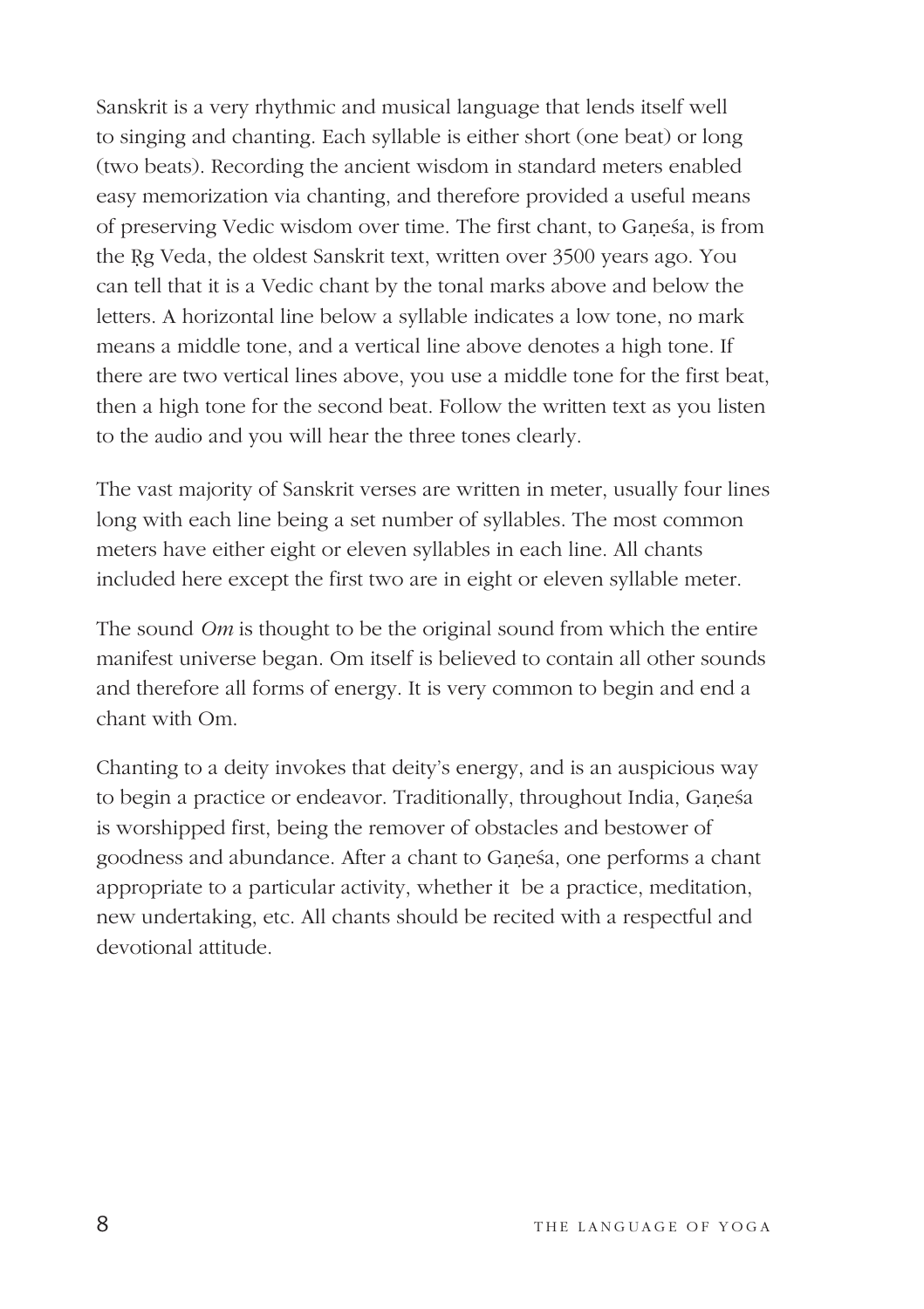#### Gaņānām Tvā (Rgveda 2.23.1)

A mantra to Ganeśa, the elephant-headed deity who removes obstacles and grants protection.

#### TRACK 1

| ಳು                                   | Om                                    |
|--------------------------------------|---------------------------------------|
| गुणानां त्वा गुणपतिं हवामहे          | gaṇānām tvā gaṇapatiṃ havāmahe,       |
| कृविं कंवी॒नामु॑प॒मश्र॑वस्तमम् ।     | kavim kavinām upamaśravastamam,       |
| ज्येष्ठुराजुं ब्रह्मणां ब्रह्मणस्पतु | jyestha-rājam brahmaņām brahmaņaspata |
| आ नंः शृण्वन्नूतिभिंस्सीदु सादंनम् ॥ | ā nah srņvannūtibhissīda sādanam.     |
| श्रीमहागणपतये नमंः                   | śrī-mahā-gaņapataye namaḥ             |

Among all of Śiva's attendants, we invoke you Ganeśa, the seer of seers, the most glorious and eminent, sovereign of all brahmans. Oh Lord of Brahman, having heard us, sit nearby with all (your) protective energies. Salutations to the great and magnificent Ganesa!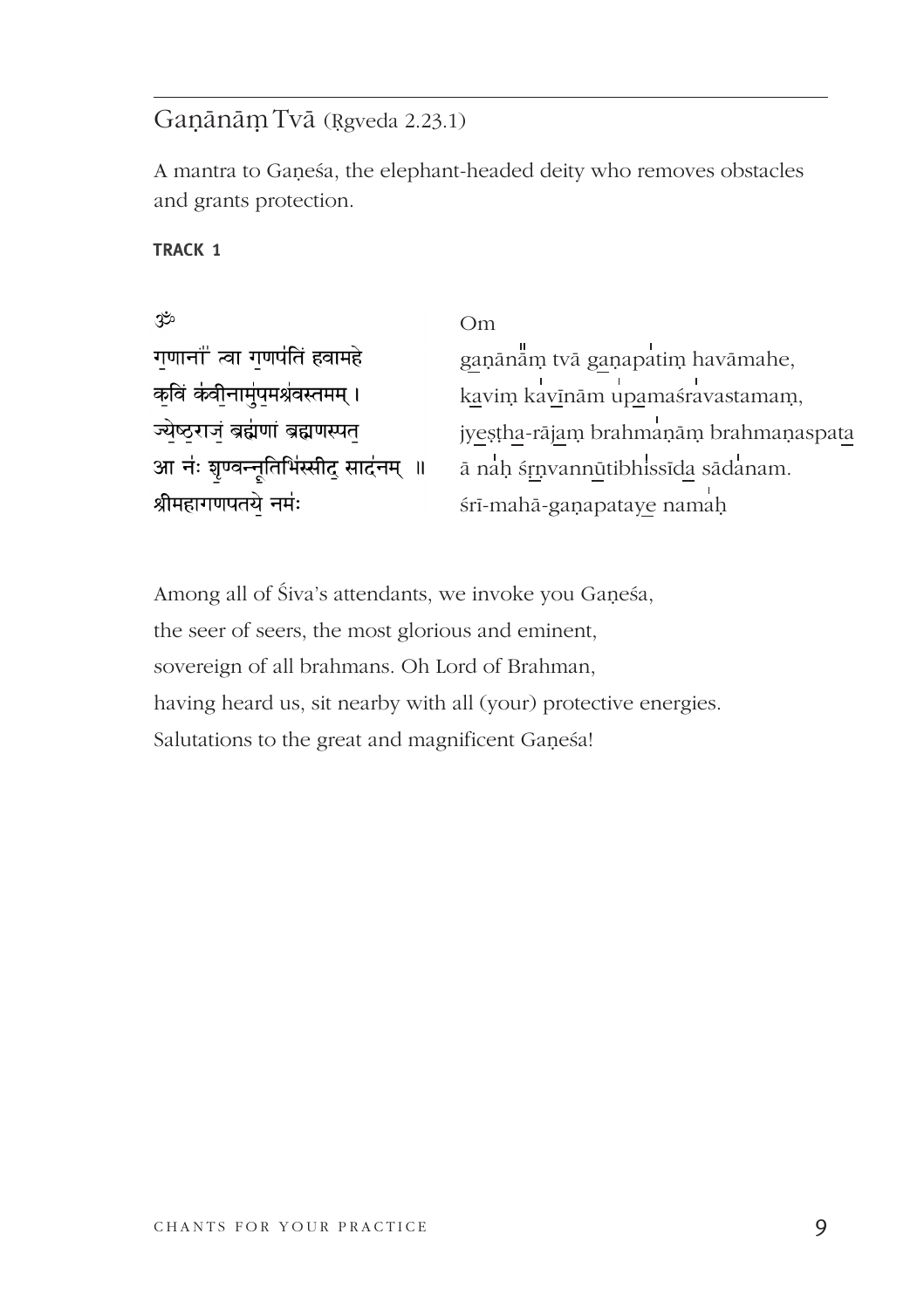#### Chant to Sarasvati

To invoke the energy of speech and learning.

#### TRACK<sub>2</sub>

| या कुन्देन्दुतुषारहारधवला       | yā kundendu-tuşārahāra-dhavalā     |
|---------------------------------|------------------------------------|
| या शुभ्रवस्त्रावृता ।           | yā śubhra-vastrāvŗtā,              |
| या वीणावरदण्डमण्डितकरा          | yā vīņāvara-daņda-maņdita-karā     |
| या श्वेतपद्मासना ॥              | yā śveta-padmāsanā.                |
| या ब्रह्माच्युतशङ्करप्रभृतिभिर् | yā brahmācyutaśankara-prabhrtibhir |
| देवैः सदा वन्दिता ।             | devaih sadā vanditā,               |
| सा मां पातु सरस्वती भगवती       | sā mām pātu Sarasvatī bhagavatī    |
| निश्शेषजाडयापहा ॥               | niśśesajādyāpahā.                  |
|                                 |                                    |

Who is pure white like a garland of jasmine, the moon or snow,

covered with white clothing;

whose hands are decorated with a viņā, boon, and staff,

seated on a white lotus;

ever worshipped by the gods led by Brahma, Vișnu, and Śiva;

may she, divine Sarasvati, who removes all darkness, protect me.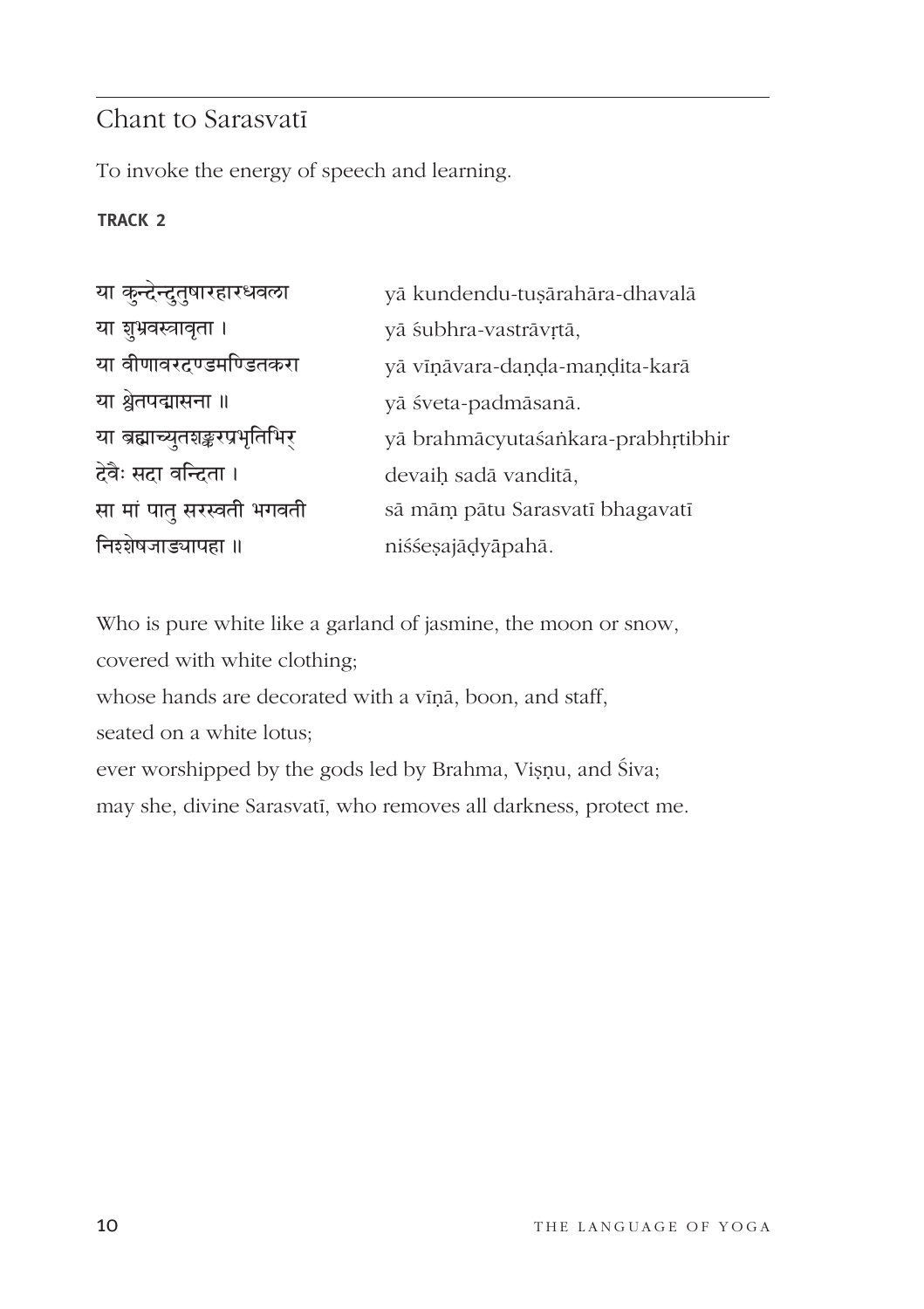#### Yogena Cittasya

To Patañjali, author of the Yoga Sūtras. Often chanted at the beginning of a yoga practice or sūtra class.

#### TRACK<sub>3</sub>

| योगेन चित्तस्य पदेन वाचां        | yogena cittasya padena vācām              |
|----------------------------------|-------------------------------------------|
| मलं शरीरस्य च वैद्यकेन।          | malam śarīrasya ca vaidyakena,            |
| यो ऽपाकरोत्तं प्रवरं मुनीनां     | yo 'pākarottam pravaram munīnām           |
| पतञ्जलिं प्राञ्जलिरानतो ऽस्मि ॥  | Patañjalim prāñjalirānato 'smi.           |
| आबाहुपुरुषाकारं                  | ābāhu puruşākāram                         |
| शङ्खचक्रासिधारिणम् ।             | śankha-cakrāsi-dhāriņam,                  |
| सहस्रशिरसं श्वेतं                | sahasra-śirasam śvetam                    |
| प्रणमामि पतञ्जलिम् ॥             | praņamāmi Patañjalim.                     |
| श्रीमते अनन्ताय नागराजाय नमो नमः | Śrīmate anantāya nāgarājāya namo<br>namah |

I am a deep bow with hands folded to Patañjali, the most excellent of sages, who removed impurity of consciousness through yoga, impurity of speech through word (grammar), and impurity of the body through medicine (Ayurveda). In the form of a man up to the shoulders, holding the conch (divine sound), discus (wheel of time), and sword (discrimination). thousand-headed, white, I bow respectfully to Patañjali. To the magnificent endless one, the king of the nāgas,

salutations, salutations.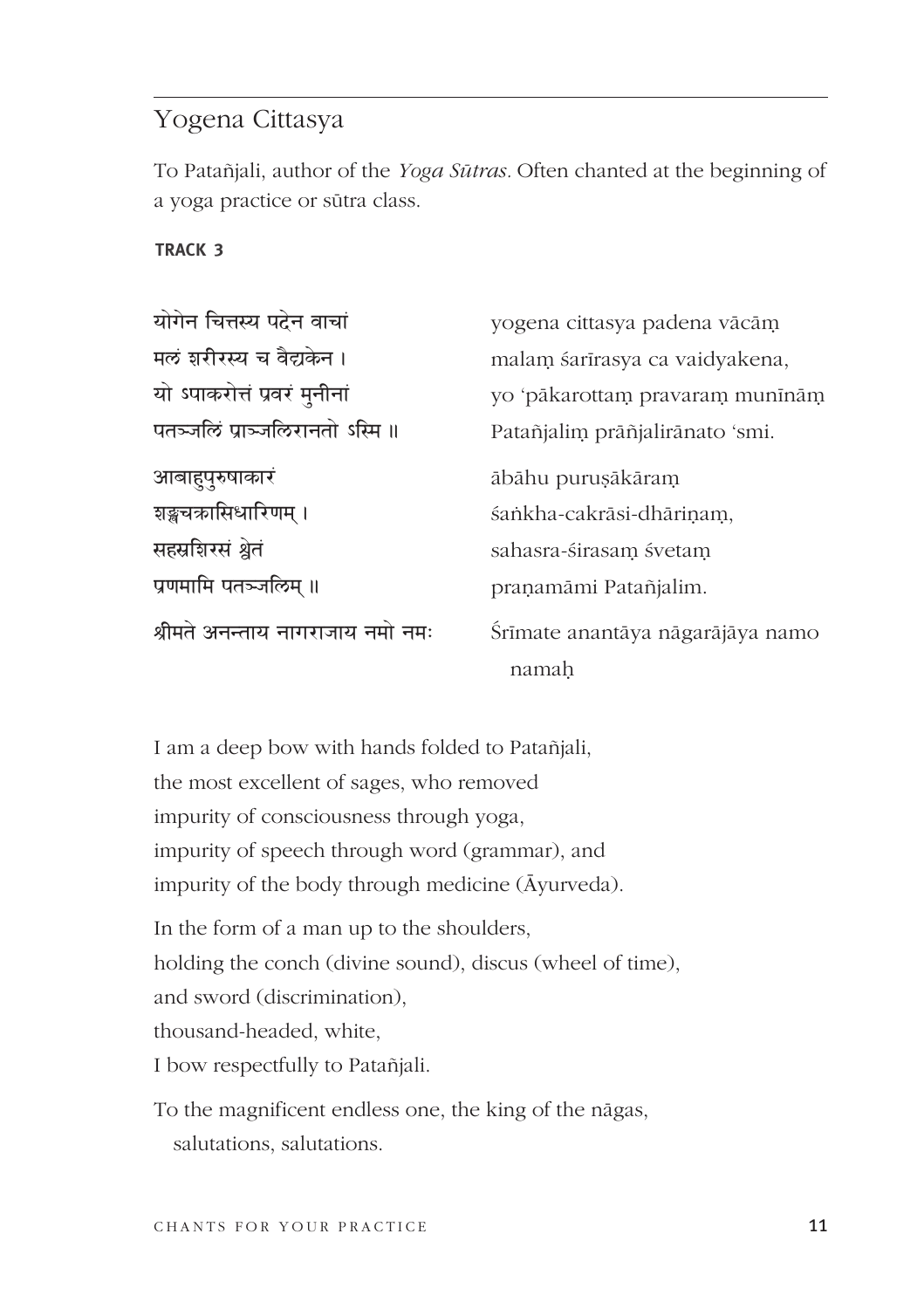#### Vande Gurūņām

Devotion to the lotus feet of all gurus, equated with Siva. Second half to Patañjali, considered an incarnation of Vișņu. Often chanted at the beginning of a yoga practice.

#### TRACK 4

| वन्दे गुरूणां चरणारविन्दे | vande gurūņām caraņāravinde    |
|---------------------------|--------------------------------|
| संदर्शितस्वात्मसुखावबोधे। | samdarśita-svātma-sukhāvabodhe |
| निःश्रेयसे जाङ्गलिकायमाने | niņśreyase jāṅgalikāyamāne     |
| संसारहालाहलमोहशान्त्यै ॥  | samsāra-hālāhala-moha-śāntyai. |
| आबाहुपुरुषाकारं           | ābāhu puruşākāram              |
|                           |                                |
| शङ्खचक्रासिधारिणम् ।      | śankha-cakrāsi-dhāriņam,       |
| सहस्रशिरसं श्वेतं         | sahasra-śirasam śvetam         |

I worship the lotus feet of all the gurus, which awaken and manifest joy in oneself; beyond comparison, appearing as a snake-charmer (Śiva) for pacifying the poisonous delusion of samsāra (the cycle of birth and death). In the form of a man up to the shoulders, holding the conch (divine sound), discus (wheel of time), and sword (discrimination).

thousand-headed, white,

I bow respectfully to Patañjali.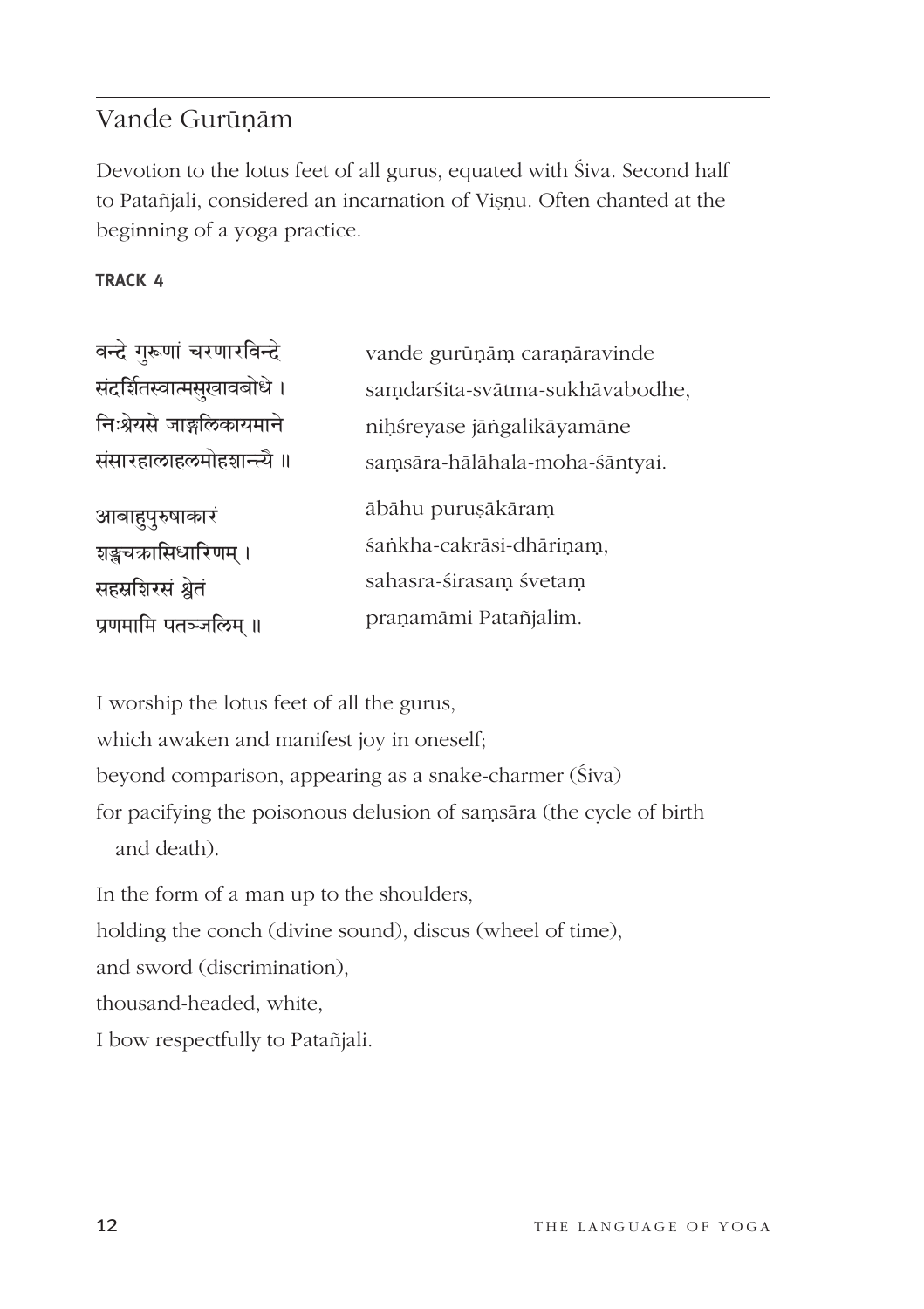#### Mangala Mantra (Auspicious Mantra)

Often chanted at the end of a yoga practice.

#### TRACK 5

स्वस्ति प्रजाभ्यः परिपालयन्तां न्यायेन मार्गेण महीं महीशाः । गोब्राह्मणेभ्यः शुभमस्तु नित्यं लोकाः समस्ताः सुखिनो भवन्तु ॥

svasti prajābhyaḥ paripālayantām nyāyena mārgeņa mahīm mahīśāḥ, gobrāhmaņebhyaḥ śubhamastu nityaṃ lokāḥ samastāḥ sukhino bhavantu.

Hail to the creators!

May (these) great lords protect the earth properly and justly. May one be eternally fortunate due to cows (wealth) and Brahmans. May all worlds be happy.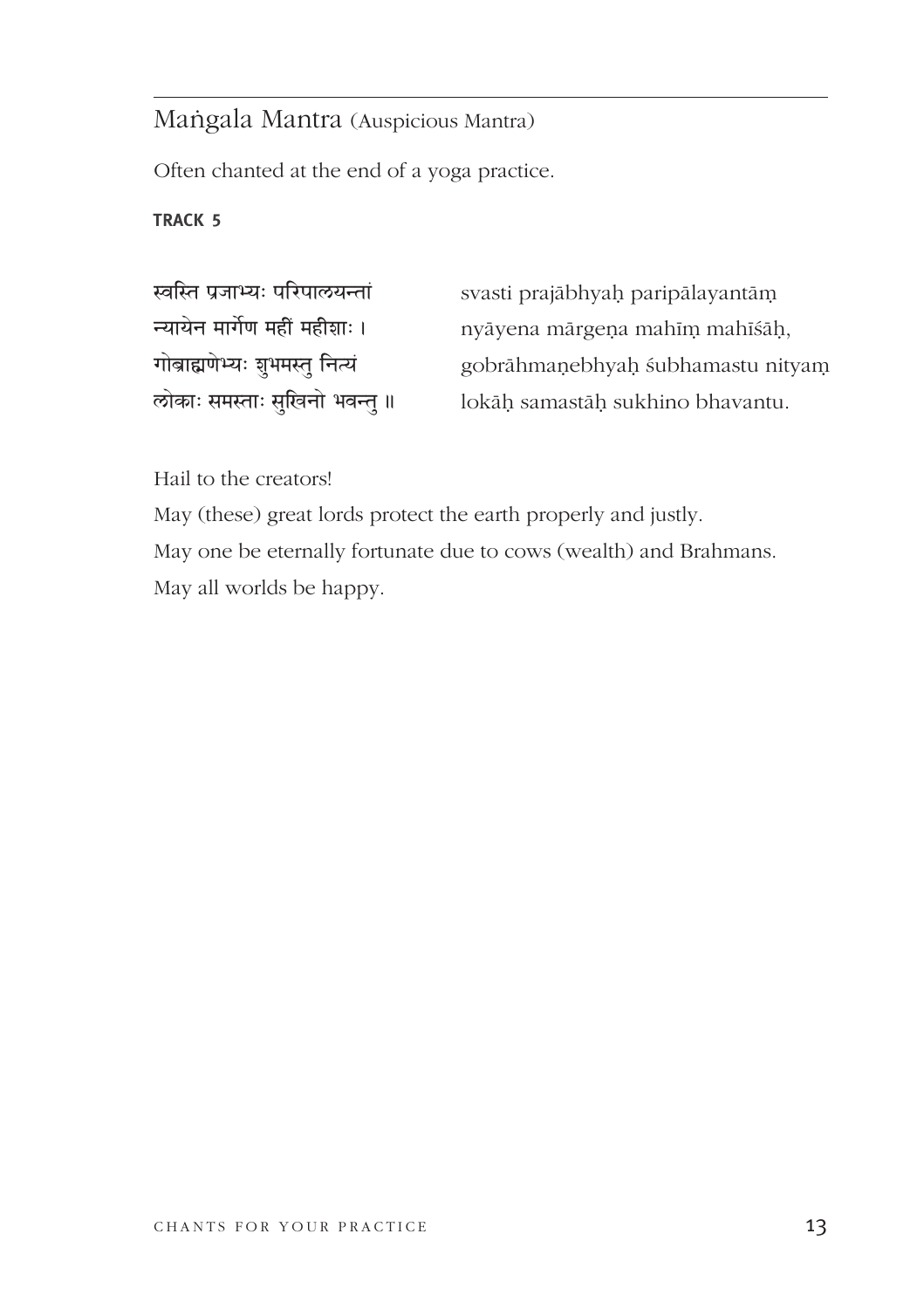## $\hat{\text{S}}$ iva Mantra (from Nirālamba Upanișad)

Often chanted at the beginning of a yoga practice.

#### TRACK 6

| ॐ नमः शिवाय गुरवे     | Om namah Śivāya gurave |
|-----------------------|------------------------|
| सच्चिदानन्दमूर्तये ।  | saccidānanda-mūrtaye,  |
| निष्प्रपञ्चाय शान्ताय | nisprapañcāya śāntāya  |
| निरालम्बाय तेजसे ॥    | nirālambāya tejase.    |

Salutations to Śiva, the teacher whose form is truth, consciousness, and bliss, who is without deceit, tranquil, independent, and illuminating.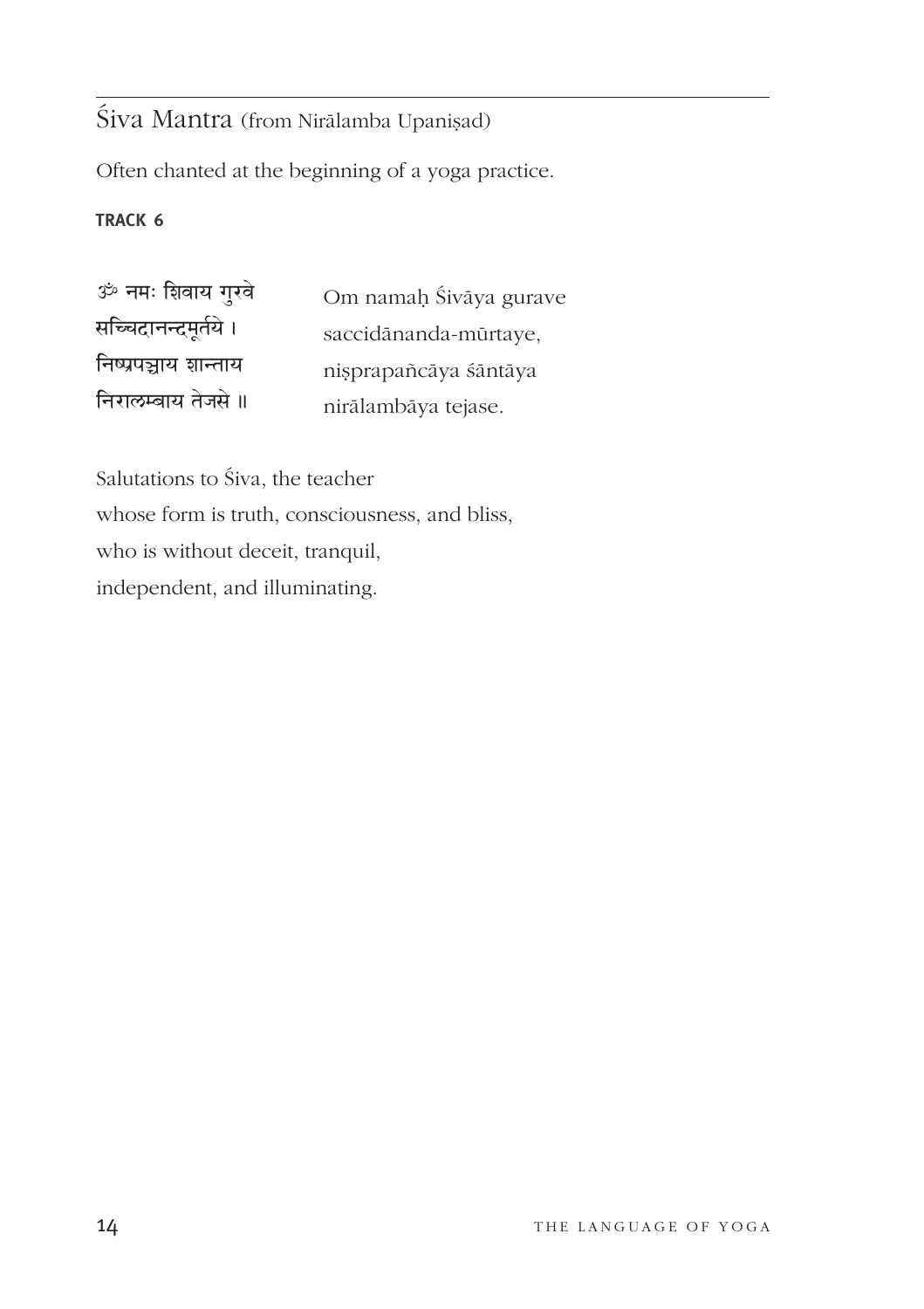#### Chant to Krsnamācārya

Composed by Prof. T. Krsnamācārya in response to his students' request for a chant that would honor their teacher. Presented here in recognition of Prof. Krsnamācārya's unparalleled contribution to the understanding and practice of yoga throughout the world.

**TRACK 7** 

| श्रीकृष्णवागीशयतीश्वराभ्यां         | Śrī-Kŗṣṇa-Vāgīśa-yatīśvarābhyāṃ         |
|-------------------------------------|-----------------------------------------|
| संप्राप्तचक्राङ्कनभाष्यसारम् ।      | samprāpta-cakrāṅkana-bhāṣyasāram,       |
| श्रीनूत्नरङ्गेन्द्र्यतौ समर्पितस्वं | Śrī-nūtna-Raṅgendra-yatau samarpitasvaṃ |
| श्रीकृष्णमार्यं गुरुवर्यमीडे ॥      | Śrī-Krsņam-āryam guruvaryam īde.        |
| विरोधे कार्तिके मासे                | virodhe kärtike mäse                    |
| शतताराकृतोदयम् ।                    | śatatārā-kŗtodayam,                     |
| योगाचार्यं कृष्णमार्यं              | yogācāryam Krsņam-āryam                 |
| गुरुवर्यमहं भजे ॥                   | guru-varyam-aham bhaje.                 |
| श्रीगुरुभ्यो नमः                    | Śrī-gurubhyo namaḥ                      |
| हरिः ॐ                              | Harih Om                                |

I praise (our) principle teacher, the venerable Śrī Krsņamācārya, who obtained the essence of Vedanta from Śrī Vāgīśa, (and) the cakra-marking from Srī Krsņa, both master ascetics (and teachers). (and) who entrusted himself completely in Srī Rangendra, ascetic (and teacher). Born in (the year of) Virodha, during the month of Kārtika (under the) star of Śata. to (this) teacher of yoga, the venerable Śrī T. Krsnamācārya (our) principle teacher, I pray.